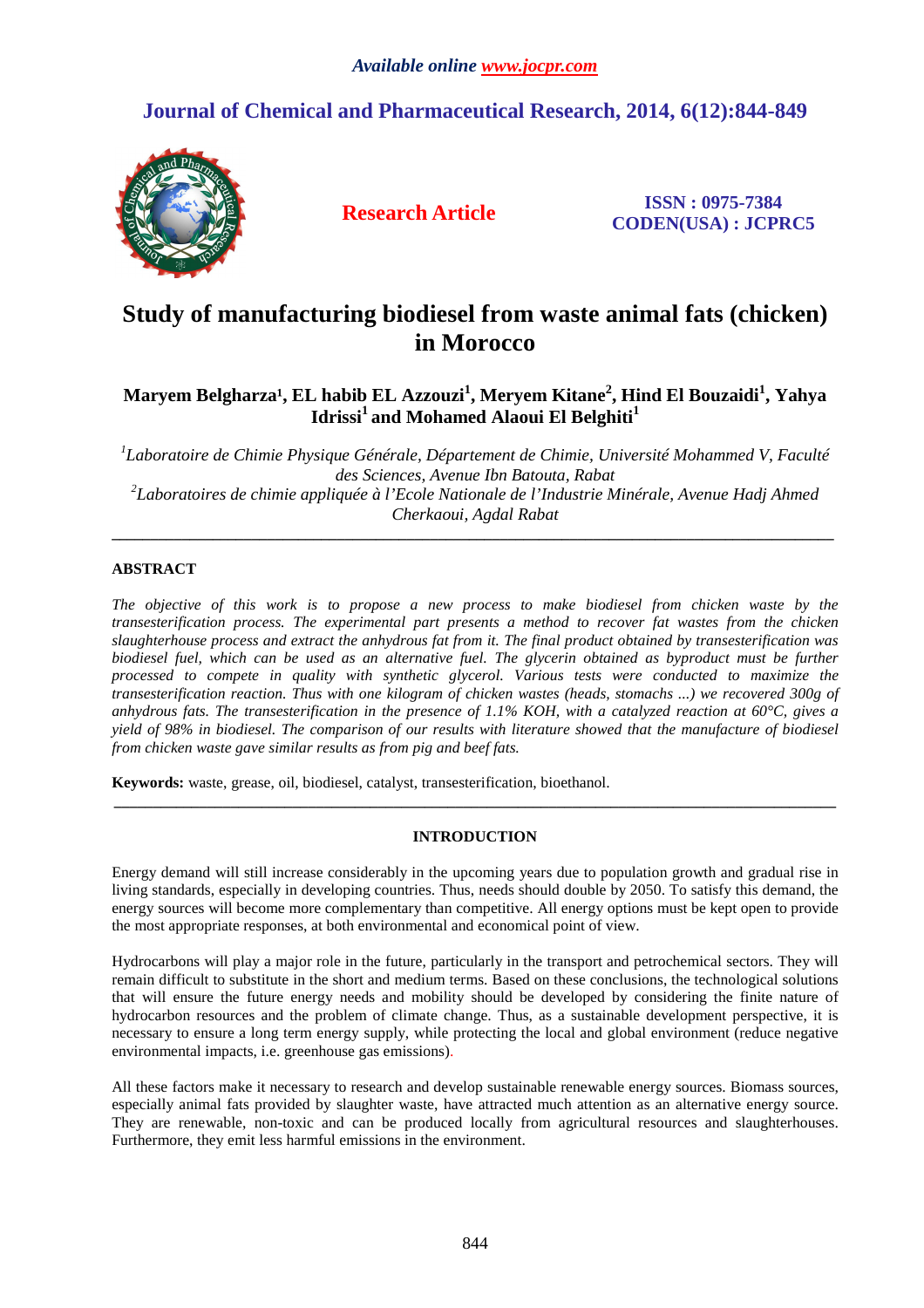The development of food industrial activities (IAA) causes residual waste that has a negative impact on the receiving environment [3]. This second category of wastes includes food industry organic wastes, which are:

*\_\_\_\_\_\_\_\_\_\_\_\_\_\_\_\_\_\_\_\_\_\_\_\_\_\_\_\_\_\_\_\_\_\_\_\_\_\_\_\_\_\_\_\_\_\_\_\_\_\_\_\_\_\_\_\_\_\_\_\_\_\_\_\_\_\_\_\_\_\_\_\_\_\_\_\_\_\_*

- Animal wastes originated from meat, fish and milk,
- Plant wastes from the wine industry (marc, lies ...) and from the fruit, vegetables, grains and oilseeds processing,
- Feedstock vegetable or animal wastes (slaughterhouse waste),
- Fallen developed products or substandard products (pasta, cheese ...),
- Sludges from effluent treatment.

These inorganic and organic wastes are in most cases dumped in the landfill. The main problem with these wastes is to get rid of without causing additional nuisance. Thus, they need to be treated and if possible valorized. The selected treatments depend on waste categories, produced quantities by types, advantages and disadvantages of each treatment and its cost. Moroccan agriculture has experienced over the past twenty-five years a boom. A waste reuse in accordance with regulations *(Law No. 28.00 on waste management and disposal "Dahir No. 1-06-153 of 30 Shawwal 1427 (22 November 2006), BO No. 5480 of 7 December 2006")* minimized their risks and impacts: It is the synthesis of **BIOFUELS** from poultry and fish slaughter waste fats.

### **EXPERIMENTAL SECTION**

### **2.1 Transesterification**

The transesterification [1] of triglycerides is not a new process. It dates from 1853 when Duffy and Patrick led this reaction many years before the first diesel engine became functional [4].

This reaction has been the subject of intensive research due the various applications of its products. It includes synthesis of polyesters for the polymer industry [5], synthesis of intermediates for the pharmaceutical industry [6], hardening of resins for the paint industry and production of biodiesel as an alternative diesel fuel.

Transesterification or alcoholysis is an exchange process of an alcohol function  $R_1$  with an ester one  $R_2$  [7]. This process has been widely used to reduce the high viscosity of triglycerides. The transesterification reaction is represented by the general equation in Fig1 [8].



**Fig1: General equation of transesterification** 

When methanol is used the process is said methanolysis. The same think for ethanol. The methanolysis, ethanolysis or triglyceride are shown in Fig2.

| $CH2$ -OCOR <sup>1</sup><br>$CH = OCOR2$ | $+$ 3CH <sub>3</sub> OH $\rightleftharpoons$ | Catalyst | CH <sub>2</sub> OH<br><b>CHOH</b> | $R^{1}COOCH_{3}$<br>$R^2COOCH3$ |
|------------------------------------------|----------------------------------------------|----------|-----------------------------------|---------------------------------|
| $CH2$ – OCOR <sup>3</sup>                |                                              |          | CH <sub>2</sub> OH                | $R^3$ COOCH <sub>2</sub>        |
| Triglyceride                             | Methanol                                     |          | Glycerol                          | Methyl esters                   |

**Fig2: General equation of transesterification of triglycerides** 

#### **2.2 Materiel**

The material used during this work is the raw chicken fat wastes. The different products used in order to produce biodiesel are summarized in table 1 with their properties.

Our experiments were conducted in order to evaluate the influence of the various parameters on the reaction of transesterification, namely the alcohol quality, the catalyst amount, the reaction temperature, and the reaction stirring time. Thus, we tried different set of conditions to know those who influence the conversion of fats into alkyl esters. We will present the different conditions used for each step of our process.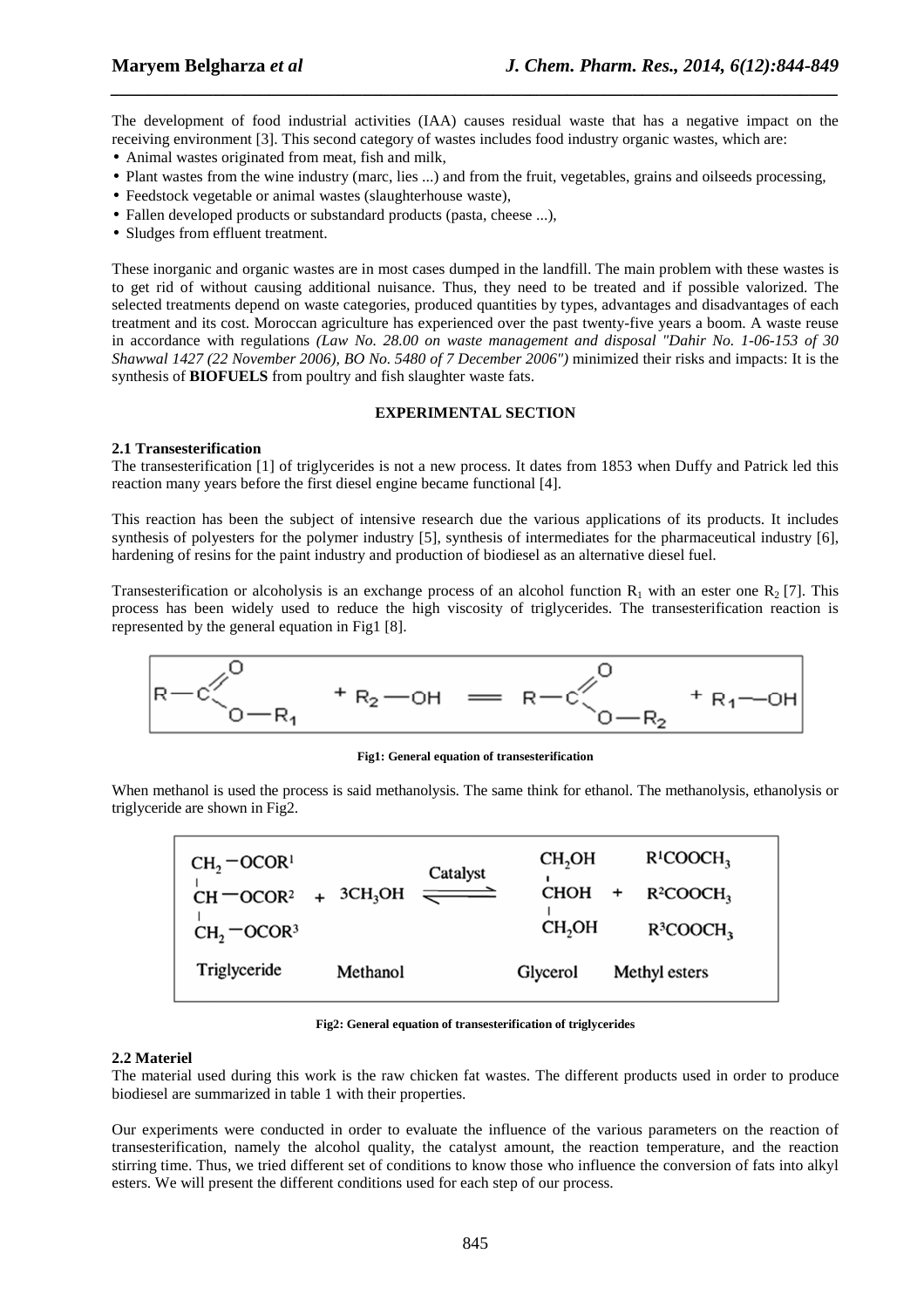| <b>Product</b>                  | <b>Utilization</b> | Molar mass g/mol | <b>Density</b>  |
|---------------------------------|--------------------|------------------|-----------------|
| Dichloromethane $CH_2Cl_2$      | Reagent            | 84,93            | 1.325           |
| Diesel                          | Reagent            |                  | $0.82$ à $0.86$ |
| Phenolphthalein                 | Colored indicator  | 318,32           | 1.299           |
| Na <sub>2</sub> SO <sub>4</sub> | Dryer              | 142.04           | 2.68            |
| Methanol CH <sub>3</sub> OH     | Reagent Alcohol    | 32.041           | 0,79664         |
| Ethanol $C_2H_5OH$              | Reagent Alcohol    | 46.068           | 0.789           |
| Caustic soda NaOH               | Catalyst           | 39.997           | 2.1             |
| Caustic potash KOH              | Catalyst           | 56.105           | 2.044           |
| HC1(0.5N)                       | Acide              | 36.46            | 1.186           |
| <b>Isopropyl</b>                | Alcohol            | 60,095           | 0.785           |

*\_\_\_\_\_\_\_\_\_\_\_\_\_\_\_\_\_\_\_\_\_\_\_\_\_\_\_\_\_\_\_\_\_\_\_\_\_\_\_\_\_\_\_\_\_\_\_\_\_\_\_\_\_\_\_\_\_\_\_\_\_\_\_\_\_\_\_\_\_\_\_\_\_\_\_\_\_\_* **Table 1. Products used in biodiesel production and their properties** 

#### **RESULTS**

#### **3.1. Chicken fat oil extraction**

For the extraction of oil we used two solvents:

• The dichloromethane, removed by evaporation.

 The diesel oil used as solvent to extract oil from fats. The mixture (oil + diesel oil) will subsequently be used as reagent for transesterification.

|       | Extraction with $CH2Cl2$<br><b>Case A</b>                                                                                         | <b>Extraction with diesel oil</b><br><b>Case B</b>                                                                                   |
|-------|-----------------------------------------------------------------------------------------------------------------------------------|--------------------------------------------------------------------------------------------------------------------------------------|
|       | 1450g of chicken wastes<br>$\rightarrow$ 690.14g of raw fat wastes + water<br>$\rightarrow$ 407g of pure and dried extracted fats | 1500g of chicken wastes<br>$\rightarrow$ 714.47g of raw fat wastes + water<br>$\rightarrow$ 297.75g of pure and dried extracted fats |
| Yield | 28.09 %                                                                                                                           | 19.85%                                                                                                                               |

Table 2. E**xtraction yield of dried fat depending on the used reagent**

The Yield of the dried extracted fats reached 28% when dichloromethane was used as reagent, which is better than that extracted with diesel (20%). Furthermore, the use of diesel oil can cause impurity problems (sulfur, aromatics, unsaturated ...). The latter give rise to undesirable products during the transesterification reaction.

#### **3.2. Transesterification reaction:**

#### • **Methanolysis :**

The preparation of methyl esters took into consideration the different conditions of the transesterification reaction. The table below shows the various conditions made during the process of alcoholysis and the conversion rate.

Where, Conversion rate = (Amount of produced ester / Initial oil quantity)  $\times$  100.200-220 ml of alcohol reagents for 1 liter of oil was used.

In both cases of methanolysis (A and B), we obtained different results due to changes in the parameters of the reaction. A good conversion of ester, which is approximately 96%, was obtained in both cases.

|                     | Table 5. Operating conditions of inemanorysis (Case A) |                   |                    |                 |                      |                                         |  |
|---------------------|--------------------------------------------------------|-------------------|--------------------|-----------------|----------------------|-----------------------------------------|--|
| Test<br>$N^{\circ}$ |                                                        | <b>Parameters</b> |                    |                 |                      |                                         |  |
|                     |                                                        | Catalyst          | <b>Temperature</b> | <b>Stirring</b> | <b>Reaction time</b> | <b>Conversion to biodiesel</b>          |  |
|                     | 1                                                      | 0.9               | $30^{\circ}$ C     | Ave-Max         | $45$ min             | 38%                                     |  |
|                     | $\overline{c}$                                         | 0.95              | $30^{\circ}$ C     | Ave-Max         | $45$ min             | 65%                                     |  |
|                     | 3                                                      |                   | $30^{\circ}$ C     | Ave-Max         | 45min                | 86%                                     |  |
|                     | 4                                                      | 1,1               | $30^{\circ}$ C     | Ave -Max        | 45min                | 90%                                     |  |
|                     | 5                                                      | 1,2               | $30^{\circ}$ C     | Ave -Max        | $45$ min             | 74%                                     |  |
|                     | 6                                                      | 1,4               | $30^{\circ}$ C     | Ave -Max        | 45min                | 49%                                     |  |
|                     | 7                                                      | 1.7%              | $30^{\circ}$ C     | Ave -Max        | $45$ min             | Excess of catalyst<br>Formation of soap |  |
| A                   | 8                                                      | 1%                | $35^{\circ}$ C     | Ave -Max        | 45min                | 94%                                     |  |
|                     | 9                                                      | 1%                | $40^{\circ}$ C     | Ave -Max        | $45$ min             | 95%                                     |  |
|                     | 10                                                     | 1%                | $45^{\circ}$ C     | Ave -Max        | $45$ min             | 96%                                     |  |
|                     | 11                                                     | 1%                | $50^{\circ}$ C     | Ave -Max        | 45min                | 96%                                     |  |
|                     | 12                                                     | 1%                | $60^{\circ}$ C     | Ave -Max        | 45min                | 96%                                     |  |

**Table 3. Operating conditions of methanolysis (Case A)** 

*In fig.3 display the results obtained with the fat oil extracted with dichloromethane (case A).* 

*<sup>\*</sup> Ave = Average*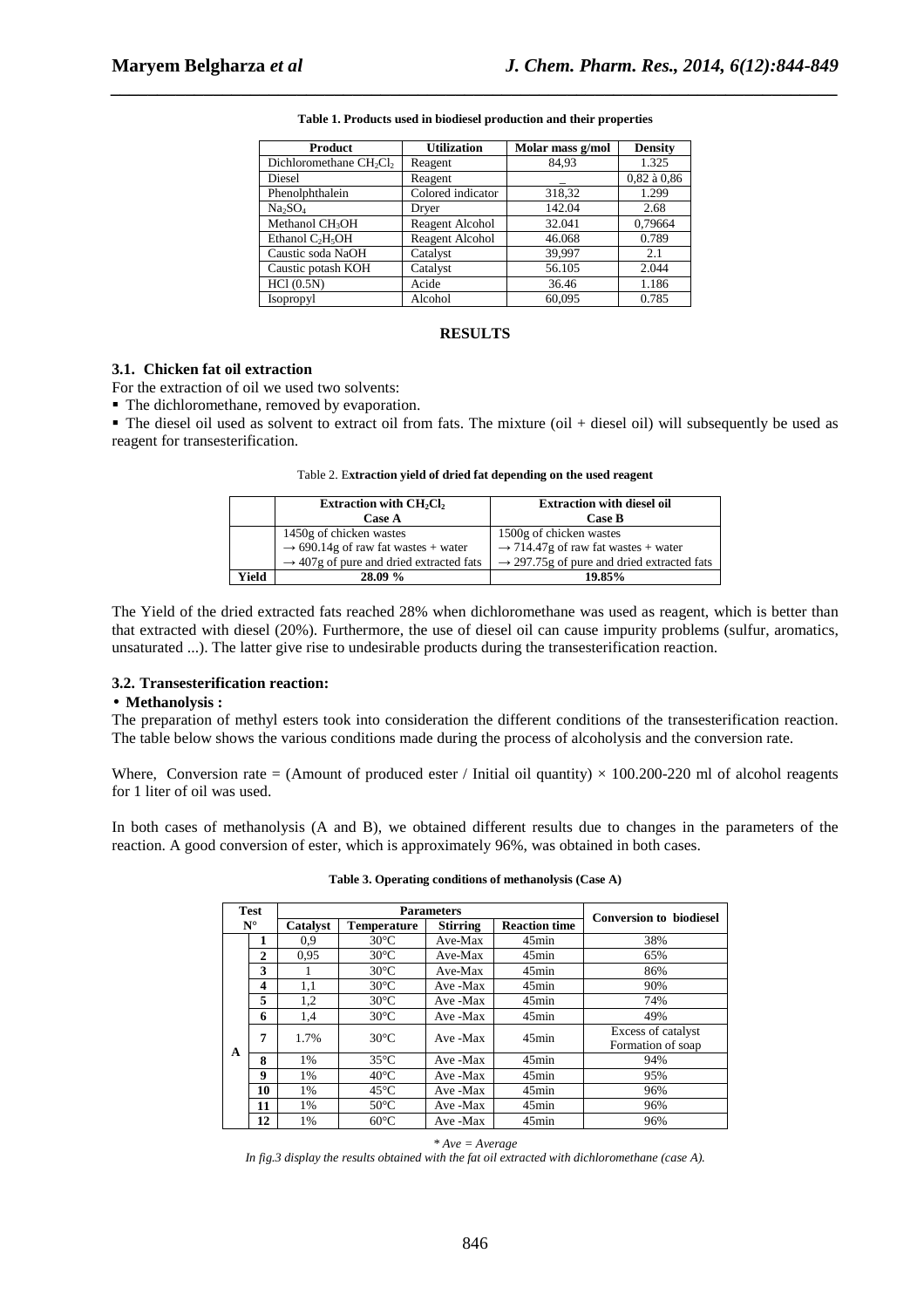

**Fig3: The influence of amount of catalyst on the conversion to biodiesel** 

The change in conversion degree with amount of catalyst at fixed temperature (30°C) presents three important domains. The first presents a linear increase of conversion up to 86% with 1% of catalyst. In the second, where the amount of catalyst is comprised between 1 - 1.1%, there is a stationary variation. This indicates the optimal quantity of catalyst that gives a limit of 90% conversion. Finally, in the third, we have an expected decrease in the conversion due to the excess of catalyst. This excess leads to hydrolysis of the fatty acids contained in the oil, which moves the transesterification reaction towards the formation of soap (saponification).

In a second set of experiments, where we fixed the amount of catalyst at 1%, the variation of conversion with temperature gave the results presented in fig 4.



**Fig4: Effect of temperature on the conversion to Biodiesel** 

The variation of conversion rate versus temperature shows a slight increase from 93% to 96% when the reaction temperature varies between 30 and 45°C. Beyond 45°C, the conversion into biodiesel becomes stable.

In the case B (oil + diesel oil), based on the results obtained in case A, the quantity of catalyst was varied between 1 and 1.1% and the temperature between 30 and 60°C.

The variation of the amount of catalyst and temperature with respect to the conversion rate of the mixture (oil + diesel oil) is presented on fig.5.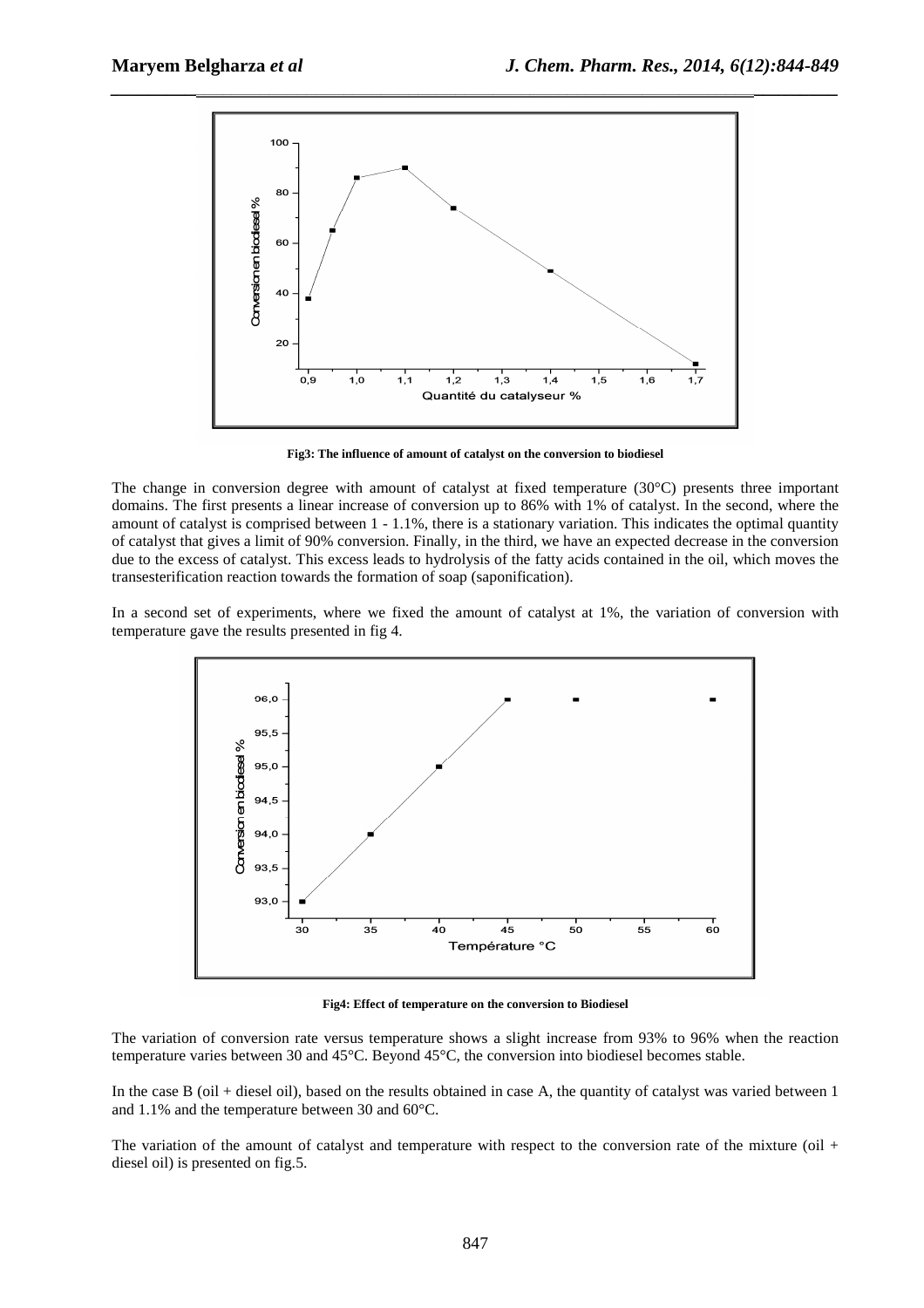

**Fig.5: Effect of temperature and amount of catalyst on the conversion to biodiesel** 

From fig.5, conversion to biodiesel varies mainly between 93% and 96% depending on the temperature when the amount of the catalyst was set at 1%. A maximum rate of about 88% was obtained when the amount of catalyst was 1.1%.

Thus, the synthesis of methyl esters achieved a good yields of 96%. The tests using methanol as reagent helped us to achieve a good conversion of chicken fat oil into biodiesel by following proper conditions of transesterification reaction, which is the decisive step in our process.

# **3.3 Comparison of our results with literature**

The results obtained with the OLVA Technologies methods that produce biodiesel from pig and beef fats [2] were compared to our results of biodiesel obtained from chicken fat. In the table below, which resumes the main properties of each product, we can notice that they are almost similar.

|                             | unity              | Pig Biodiesel | <b>Beef Biodiesel</b> | Chicken<br><b>Biodiesel</b> |
|-----------------------------|--------------------|---------------|-----------------------|-----------------------------|
| Density at $15^{\circ}$ C   | $g/cm^3$           | 0.876         | 0.87                  | 0.88                        |
| Kinematic Viscosity at 40°C | mm <sup>2</sup> /s | 4.85          | 4.91                  | 3.8                         |
| <b>Flashpoint</b>           | $\sim$             | 128           | 173                   | 125                         |

**Table 4. Physical properties of biodiesel obtained from different origins** 

# **CONCLUSION**

The work we performed was a valuation of the poultry slaughtering wastes (chicken fat wastes). The results obtained are optimal in terms of biodiesel yield.

The physico-chemical properties of the synthesized biodiesel oil meet well with the literature standards. Thus, it is suitable for use as an alternative fuel against the petroleum diesel, either by filling the tank with 100% of biofuel or by mixing it with oil based petroleum.

The future perspectives points towards further optimization of parameters influencing the process of waste conversion into biofuel, in order to scale up the study to a pilot scale.

# **REFERENCES**

[1]. Commission Energie et Développement Durable, Décembre **2007**, G.d.t.b.

[2] OLVA Technologies SARL au capital de 18 000 Euros,RCS Tarbes 499 572 196 000 16 Bat. CRESCENDO 14, bld Pierre RENAUDET,65000 TARBES.